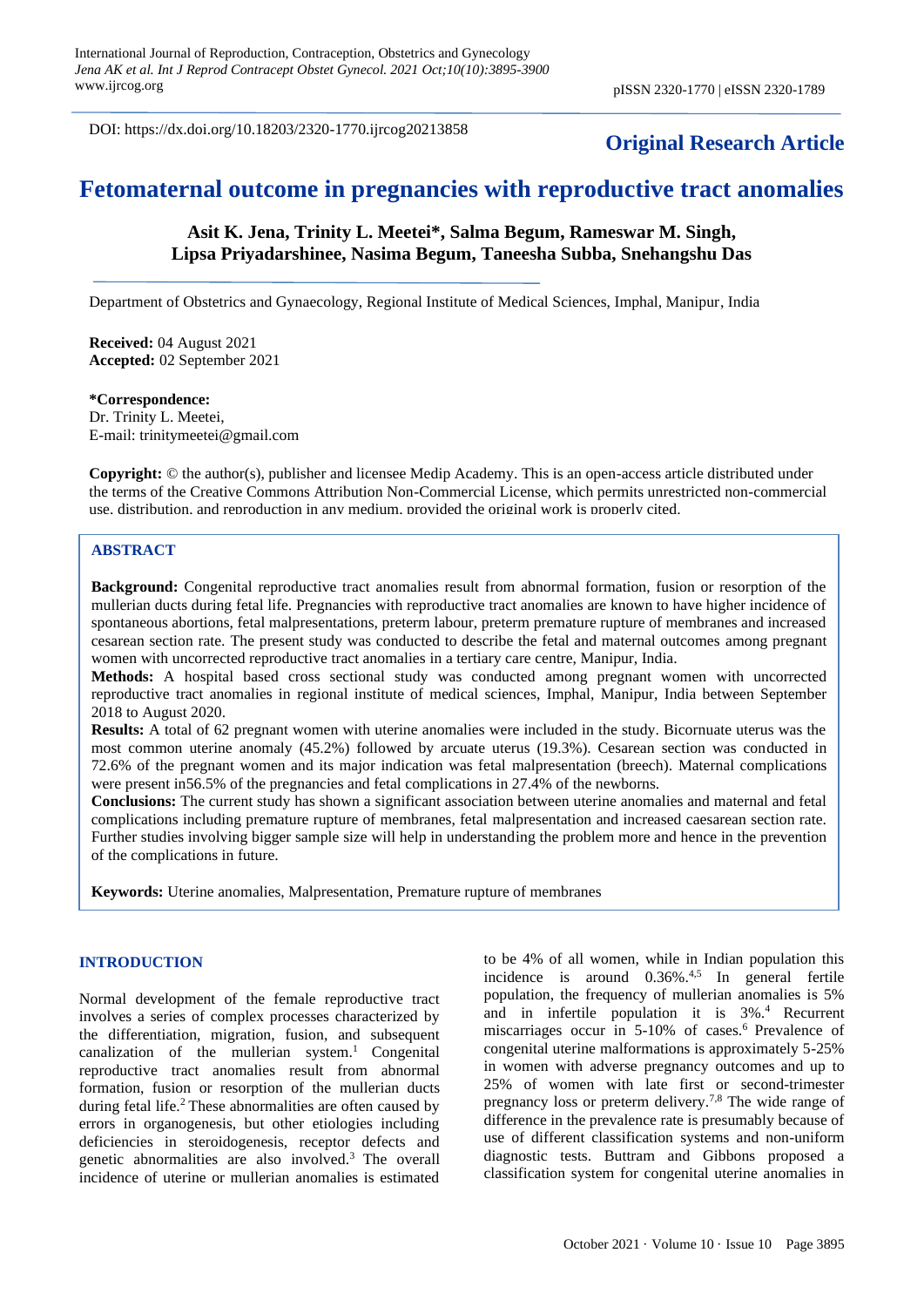1979 which was subsequently revised by the American society of reproductive medicine  $(ASRM)$  in 1988.<sup>9,10</sup>



## **Figure 1: Classification of congenital uterine anomalies according to the American society of reproductive medicine (1988).<sup>10</sup>**

Uterine anomalies are associated with diminished cavity size, insufficient musculature, impaired ability to distend, abnormal myometrial and cervical function, inadequate vascularity and abnormal endometrial development.<sup>11</sup>In many patients, these reproductive tract anomalies have been related with primary or secondary infertility, spontaneous abortions, recurrent pregnancy loss, prematurity, ectopic pregnancies, malpresentations, intrauterine growth retardation, prematurity, intrapartum uterine rupture which increase the fetal morbidity and mortality. Authors who have found an association between uterine anomalies and preterm birth opine that diminished muscle mass, particularly in a unicornuate uterus plays an important role in the mechanism of preterm delivery.<sup>12</sup> A combination of two-dimensional (2D) ultrasound, hysteroscopy and/or laparoscopy is the most widely used method for the traditional diagnosis of müllerian anomalies. $^{13}$  Three-dimensional (3D) ultrasound has been recognized recently as another standard for the diagnosis of müllerian anomalies.<sup>14,15</sup> With the advent of better diagnostic and treatment modalities like transvaginal sonography, hysteronsalpingography and laparoscopy, the reproductive outcomes have improved in cases of congenital uterine anomalies. However, mullerian anomalies remain an incidental diagnosis in majority of cases in India. This may be accounted to the limited resource setup in India and lack of health seeking attitude amongst infertile and reproductively challenged couples. Hence this study was undertaken to determine the perinatal outcomes in pregnant women with uncorrected reproductive tract anomalies in a tertiary care centre, Manipur.

#### **METHODS**

#### *Study design, population and duration*

A hospital based cross-sectional analytical study was conducted among the pregnant women with uncorrected reproductive tract anomalies in the Regional Institute of Medical Sciences (RIMS), Imphal, Manipur. All the pregnant women with uncorrected uterine anomalies, diagnosed by transvaginal ultrasound and/or hysterosalpingography admitted through emergency or OPD basis. The study was conducted for a period of two years from September 2018 to August 2020.

## *Inclusion criteria*

Inclusion criterion for current study was pregnant women with uncorrected uterine anomalies with singleton pregnancies.

#### *Exclusion criteria*

Inclusion criteria for current study were patients with previously corrected uterine anomalies, multiple pregnancies, known congenital and/or chromosomal fetal anomalies and those not willing to participate in the study.

#### *Study procedure*

After obtaining permission from the institution ethics committee and informed consent from the participants, the patients were subjected to detailed history and clinical examination. Detailed history included age, menstrual history, parity, history of previous pregnancies (recurrent abortions, preterm delivery etc), family history, gestational age, uterine scar from caesarean section etc. Ultrasonography and/or hysterosalpingography findings were recorded (ectopic pregnancy, abnormal placentation, malpresentation etc). The patients were then followed up till delivery to know the final outcome- abortion, preterm delivery, PROM, obstructed labour, vaginal delivery or cesarean section, malpresentation, IUGR etc.

#### *Working definitions*

Reproductive tract anomalies: Abnormal formation, fusion or resorption of the mullerian ducts during fetal life.<sup>2</sup> Abortion: termination of pregnancy before 20 weeks gestation or with a fetus weighing less than 500 g.<sup>16</sup> Recurrent abortions**:** occurrence of three or more consecutive spontaneous abortions before 28 weeks of gestation.<sup>16</sup> Preterm labour: onset of labour prior to the completion of 37 weeks of gestation and after the attainment of period of viability.<sup>17</sup> PROM (premature rupture of membranes): spontaneous rupture of membranes before the onset of regular uterine contractions at or after 37 weeks of gestation.<sup>17</sup> IUGR (intrauterine growth restriction): failure of a fetus to reach its genetic growth potential inutero putting it at risk of perinatal mortality and morbidity.<sup>17</sup>

# **RESULTS**

A total of 62 pregnant women with uterine anomalies were included in the study. The mean age of the participants was 27.2 (5.1) years with a minimum of 19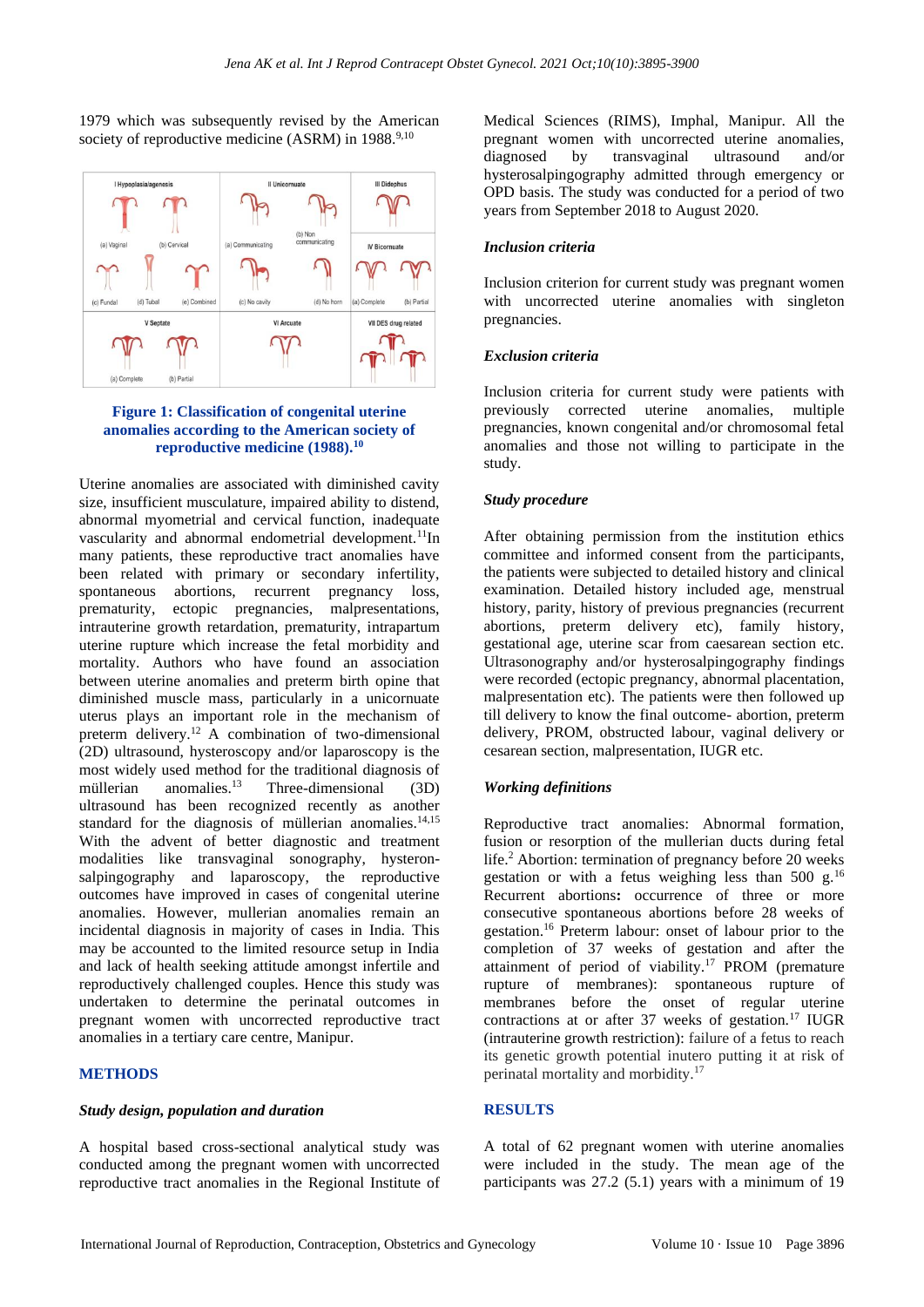years and a maximum of 40 years. 38.7% of the pregnant women were primi and 9.7% were grand multipara (Table 1). Period of gestation was ≤37 weeks in 40.3% of the pregnant women. Recurrent abortions were noted in 9.7% of the study participants. Among the 62 pregnant women with uterine anomalies, there were 28 cases of bicornuate uterus (45.2%), 12 cases of arcuate uterus (19.3%), 9 septate uterus (14.5%) cases, 8 cases of unicornuate uterus (12.9%) and 5 uterus didelphys (8.1%) cases (Figure 2). 48.4% of the fetuses presented in breech while 38.7% were in cephalic presentation (Figure 3). Transverse lie was noted in 12.9% of the cases. Nearly  $3/4<sup>th</sup>$  (72.6%) of the cases delivered by caesarean section (Figure 4).

Maternal complications was present in56.5% (95% CI: 43.3%-68.8%) of the pregnant women (Table 2). Fetal complications were present in 27.4% (17.2%-40.4%) of the newborns (Table 3). PROM was the most common maternal complication and it was noted in 22.6% of the participants followed by gestational hypertension, recurrent abortions and preterm labor which were found in 11.3%, 9.7% and 9.7% respectively. Among fetal complications, birth asphyxia and prematurity were present in 9.7%, each among the newborns. Neonatal sepsis and meconium aspiration was present in 4.8%, each. There was no maternal or neonatal death (Figure 5).

### **Table 1: Obstetric characteristics of the study participants (n=62).**

| <b>Obstetric characteristics</b> | Frequency $(\% )$ |
|----------------------------------|-------------------|
| <b>Parity</b>                    |                   |
| Primi                            | 24 (38.7)         |
| Multi                            | 32(51.6)          |
| Grand multi                      | 6(9.7)            |
| Period of gestation (weeks)      |                   |
| <37                              | 25(40.3)          |
| >37                              | 37(59.7)          |
| <b>Abortions</b>                 |                   |
| N <sub>i</sub>                   | 29(46.8)          |
| $1 - 2$                          | 25(40.3)          |
| $\geq$ 3                         | 6(9.7)            |



**Figure 2: Types of uterine anomaly among the study subjects (n=62).**



**Figure 3: Distribution by fetal presentation (n=62).**



#### **Figure 4: Distribution by mode of delivery (n=62).**

#### **Table 2: Maternal complications among the study participants (n=62).**

| Maternal<br>complications | N  | $\%$ (95% CI)    |
|---------------------------|----|------------------|
| Yes                       | 35 | 56.5 (43.3-68.8) |
| No                        | つつ | 43.5 (31.2-56.7) |

#### **Table 3: Fetal complications among the study participants (n=62).**

| Fetal<br>complications | N  | $\%$ (95% CI)    |
|------------------------|----|------------------|
| <b>Yes</b>             | 17 | 27.4 (17.2-40.4) |
| No                     | 45 | 72.6 (59.6-82.8) |

#### **DISCUSSION**

The mean age of the participants was 27.2 (5.1) years which is in line with the results of a study conducted by Vyas et al in which the maternal age was more in the age group of 21-25 years.<sup>18</sup> Various other studies across the globe also have reported similar results.19,20 It could be due to the fact that the desire for pregnancy is higher during this age group and hence the attitude for seeking care for uterine anomalies.

About 38.7% of the fetus was in cephalic presentation and breech was noted in 48.4% while transverse lie was noted in 12.9% of the fetus. A study conducted by Hua et al and Vyas et al have shown that cephalic presentation was common and breech accounted for only around  $1/4^{\text{th}}$ of the participants.<sup>18,21</sup> This is contrary to our study findings where breech presentation accounted for nearly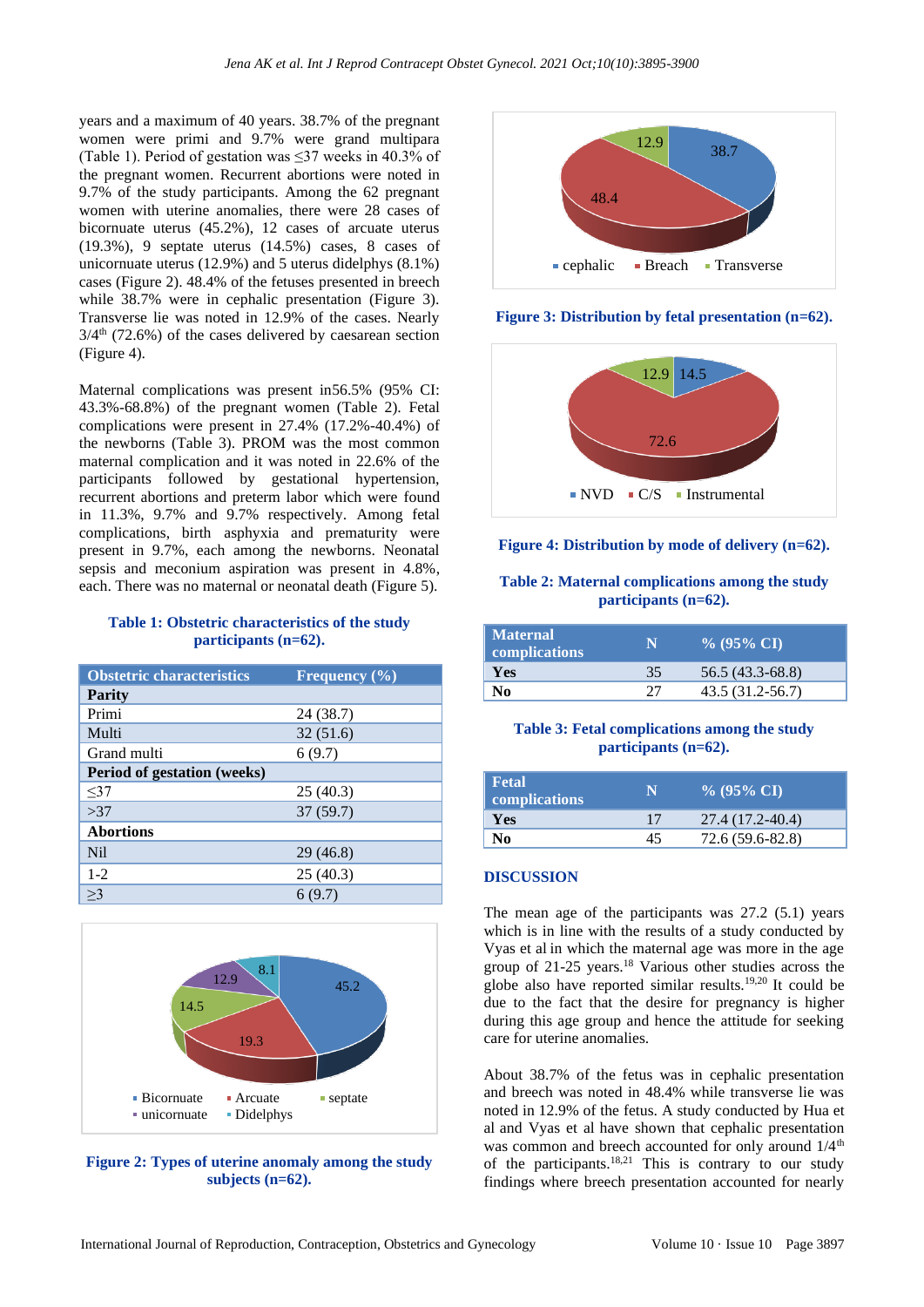half of the study participants. One main reason could be the less sample size owing to the lesser prevalence of the condition and hence because of time constraint could not cover a larger sample. Moreover, 40.3% of the pregnant women were preterm which can be a cause of fetal malpresentation.



\*others include anaemia and hypothyroidism #Multiple complications possible.

#### **Figure 5: Fetal and maternal complications among the study participants (n=62).**

Bicornuate uterus was the most common uterine anomaly (45.2%) followed by arcuateuterus (19.3%) while septate uterus was present in 14.5% of the pregnant women. Surprisingly, these results are in contrast to the available literature where septate uterus followed by bicornuate uterus was believed to be the common uterine anomaly.18,22-24 In contrast, septate uterus is the most commonly associated with obstetrical complications.<sup>25</sup> Some other studies have reported bicornuate uterus followed by septate uterus to be the common uterine anomaly.<sup>26,27</sup> The reason behind this type of difference is debatable and poorly understood. One possible reason could be the small sample size in most of the studies.

Maternal complications was present in 56.5% (95% CI:43.3%-68.8%) of the pregnant women and fetal complications was present in 27.4% (17.2%-40.4%) of the newborns. PROM (22.6%) was the most common maternal complication of the participants followed by gestational hypertension, recurrent abortions and preterm labor. Studies conducted by Nagarathanamma et al, Rama et al and Hua et al have reported that preterm labour was the common type of maternal complication observed in their studies.21,26,27 A study by Zhang et al have reported that malpresentations were the common complication to be observed in their study.<sup>24</sup> Similarly miscarriages were the common complication in a study conducted by Chan et al.<sup>25</sup> A meta-analysis have documented that there was increased relative risk by 2.89 time of first trimester abortions in mullerian anomalies, which is in line with our study findings.<sup>25</sup> The current study reported a very high rate of caesarean section rate of 72.6% and is comparable to study by Raj et al where the caesarean rate was  $63.3\%$  as compared to 34.7% in Hua et al.<sup>21,28</sup> This high rate could be due to the reason that most of the anomalies are diagnosed incidentally during the pregnancy in most of the patients.

Various authors have put forward explanations for the mechanism of reproductive failure in infertility. Disorganization of uterine stroma along with high intrauterine pressure caused by an enlarging fetus could lead to cervical incompetence and insufficient uterine expansion. Additionally, poor vascular arrangement in the anomalous uterine fundus, will in turn fail to provide necessary support to the growing fetus. These conditions could lead to their loss in late first trimester and second trimester. Accordingly, recurrent abortions were noted in 9.7% of our study participants. Birth asphyxia and prematurity were present in 9.7%, each among the newborns and neonatal sepsis and meconium aspiration was present in 4.8%, each. 27.4% of the newborn babies were admitted in NICU, while there was no neonatal mortality. The mean age was found to be higher among those pregnant women with maternal complications when compared to those without maternal complications and it was found to be statistically significant (p=0.013). Pregnant women who were unbooked were found to have significantly higher chance of maternal as well as fetal complications (p=0.001). Preterm mothers were found to be associated with more maternal complications. Similarly, there was a significant association for low birth weight and low APGAR score with the fetal complications ( $p<0.005$ ). However, there was no association for maternal age, parity and gestational age with fetal complications (p>0.05) in our study.

#### **CONCLUSION**

A large number of uterine anomalies are detected routinely in reproductive medicine as practiced in current times. This increase is attributed more to availability of better imaging techniques for the uterus rather than increase in prevalence of such anomalies in the general female population. Reproductive tract anomalies remain an incidental diagnosis in majority of cases in India mainly due to lack of health-care seeking attitude of the females with infertility coupled with limited resource setting, which in turn has resulted in inadvertent outcomes both for the mother and the newborn baby. Subtle mullerian anomalies are difficult to diagnose. HSG gives a view of the endometrial cavity but does not visualize the fundus and the uterine contour and is invasive. 3D-ultrasonography gives a fair idea about the external contour of the uterus but might fail to visualize some lateral fusion defects. MRI is the gold standard diagnostic imaging modality, but it is not available in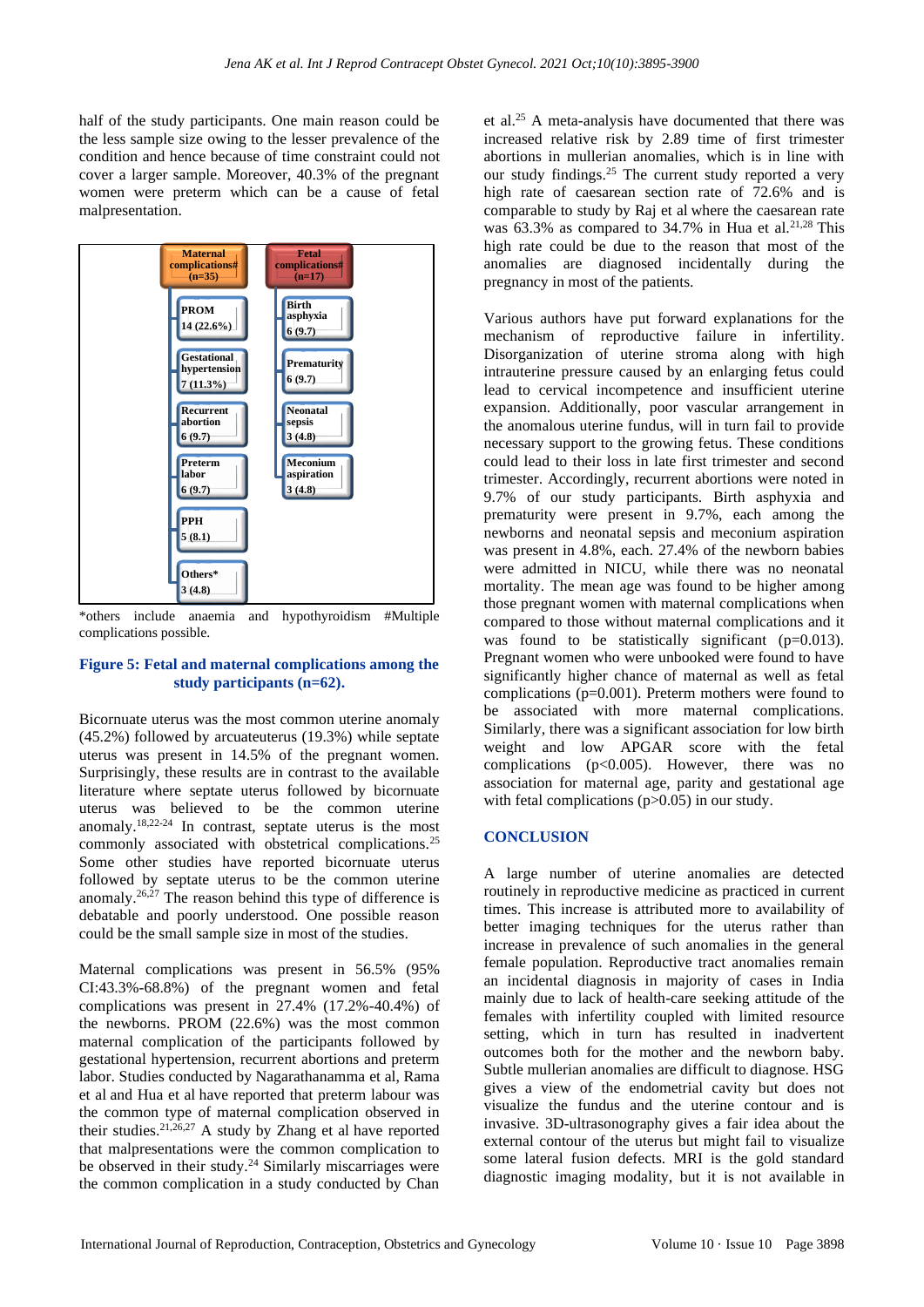resource constrained countries like India. One of the important limitations of our study is the small sample size owing to the time constraint and hence the results could only be generalizable to the similar setting. The crosssectional nature of the study confers that the cause-effect relationship cannot be ascertained through our study. However considering the scarcity of evidences on the same subject in this part of the country, the present study is novel of its kind and hence it could serve as a base for further studies to come. Further studies on a multicentre level with a longitudinal component will help in understanding the problem more and hence in the prevention of the complications in future.

#### **ACKNOWLEDGEMENTS**

Authors would like to thank Prof. L. Ranjit Singh and other staff in the department of obstetrics and gynaecology, RIMS, Imphal for their support during the study.

*Funding: No funding sources Conflict of interest: None declared Ethical approval: The study was approved by the Institutional Ethics Committee*

#### **REFERENCES**

- 1. Amesse LS, Pfaff-Amesse T. Congenital anomalies of the reproductive tract. In: Falcone T, Hurd WW eds. Clinical reproductive medicine and surgery. 1st ed. New York: Mosby; 2007:171-90.
- 2. Moore KL, Persaud TVN, Torchia MG. The urogenital system. In: before we are born: essentials of embryology and birth defects. 7th ed. Philadelphia: Saunders/Elsevier; 2008;162-89.
- 3. Strissel PL, Oppelt P, Cupisti S, Stiegler E, Beckman MW, Strike R. Assessment of pituitary and steroid hormones and member of the TGF-beta superfamily for ovarian function in patient with congenital uterus and vaginal aplasia (MRKH syndrome). Horm Res. 2009;41(5):408-13.
- 4. Golan A, Langer R, Wexler S, Segev E, Niv D, David MP. Cervical cerclage-its role in the pregnant anomalous uterus. Int J Fertil. 1990;35(3):164-70.
- 5. Rama Ch, Esanakula J, Lepakshi G. Role of Congenital uterine anomalies in adverse pregnancy outcome. IOSR-JDMS. 2018;17(1):60-4.
- 6. Airoldi J, Berghella V, Sehdev H, Ludmir J. Transvaginal ultrasonography of the cervix to predict preterm birth in women with uterine anomalies. Obstet Gynecol. 2005;106(3):553-6.
- 7. Acien P. Incidence of mullerian defects in fertile and infertile women. Human Reproduction. 1997;12(7): 1372-6.
- 8. Simon C, Martinez L, Pardo F, Tortajada M, Pellicer A. Müllerian defects in women with normal reproductive outcome. Fertil Steril. 1991;56(6):1192- 3.
- 9. Buttram VC, Gibbons WE. Mullerian anomalies: A proposed classification (an analysis of 144 cases). Fertil Steril. 1979;32(2):40-8.
- 10. American Fertility Society. The american fertility society classification of adnexal adhesions, distal tubal occlusion, tubal occlusion secondary to tubal ligation, tubal pregnancies, mullerian anomalies and intrauterine adhesions. Fertil Steril. 1988;49(6):944- 55.
- 11.Rock JA, Schlaff D. The obstetric consequences of uterovaginal anomalies. Fertil Steril. 1985;43(5):681- 92.
- 12. Airoldi J, Berghella V, Sehdev H, Ludmir J. Transvaginal ultrasonography of the cervix to predict preterm birth in women with uterine anomalies. Obstet Gynecol 2005;106(3):553-6.
- 13.Rackow BW, Arici A. Reproductive performance of women with mullerian anomalies. Curr Opin Obstet Gynecol. 2007;19:229-37.
- 14. Salim R, Woelfer B, Backos M, Regan L, Jurkovic D. Reproducibility of three-dimensional ultrasound diagnosis of congenital uterine anomalies. Ultrasound obstet Gynecol. 2003;21:578-82.
- 15. Ghi T, Casadio P, Kuleva M, Perrone AM, Savelli L, Giunchi S, et al. Accuracy of three-dimensional ultrasound in diagnosis and classification of congenital uterine anomalies. Fertil Steril. 2009;92:808-13.
- 16. Sharma JB. Early pregnancy haemorrhage. In: Sharma JB, eds. Textbook of obstetrics. 2nd ed. New Delhi: Avichal publishing company; 2020:113-24.
- 17. Sharma JB. Preterm labor, fetal (intrauterine) growth restriction, intrauterine death and postmaturity. In: Sharma JB, eds. Textbook of obstetrics. 2nd ed. New Delhi: Avichal publishing company; 2020:480-505.
- 18. Vyas RC, Moghariya AM, Shah SR, Parikh PM, Shelat PM. Mullerian ductal anomalies and its outcome. Int J Reprod Contracept Obstet Gynecol. 2019;8:440-4.
- 19.Chasen ST, Havryliuk Y, Troiano R. Uterine duplication anomalies and obstetric outcomes. AJOG. 2008;199(6):S102.
- 20.Butt F. Reproductive outcome in women with congenital uterine anomalies. Ann King Edw Med Univ. 2011;17(2):171.
- 21. Hua M, Odibo AO, Longman RE, Macones GA, Roehl KA, Cahill AG. Congenital uterine anomalies and adverse pregnancy outcomes. Am J Obstet Gynecol. 2011; 205(6):558.
- 22. Grimbizis GF, Camus M, Tarlatzis BC, Bontis JN, Devroey P. Clinical implications of uterine malformations and hysteroscopic treatment results. Hum Reprod Update. 2001;7:161-74.
- 23.Raga F, Bauset C, Remohi J, Bonilla-Musoles F, Simon C, Pellicer A. Reproductive impact of congenital mullerian anomalies. Hum Reprod. 1997; 12(10):2277-81.
- 24. Zhang Y, Zhao YY, Qiao J. Obstetric outcome of women with uterine anomalies in China. Chin Med J. 2010;123(4):418-22.